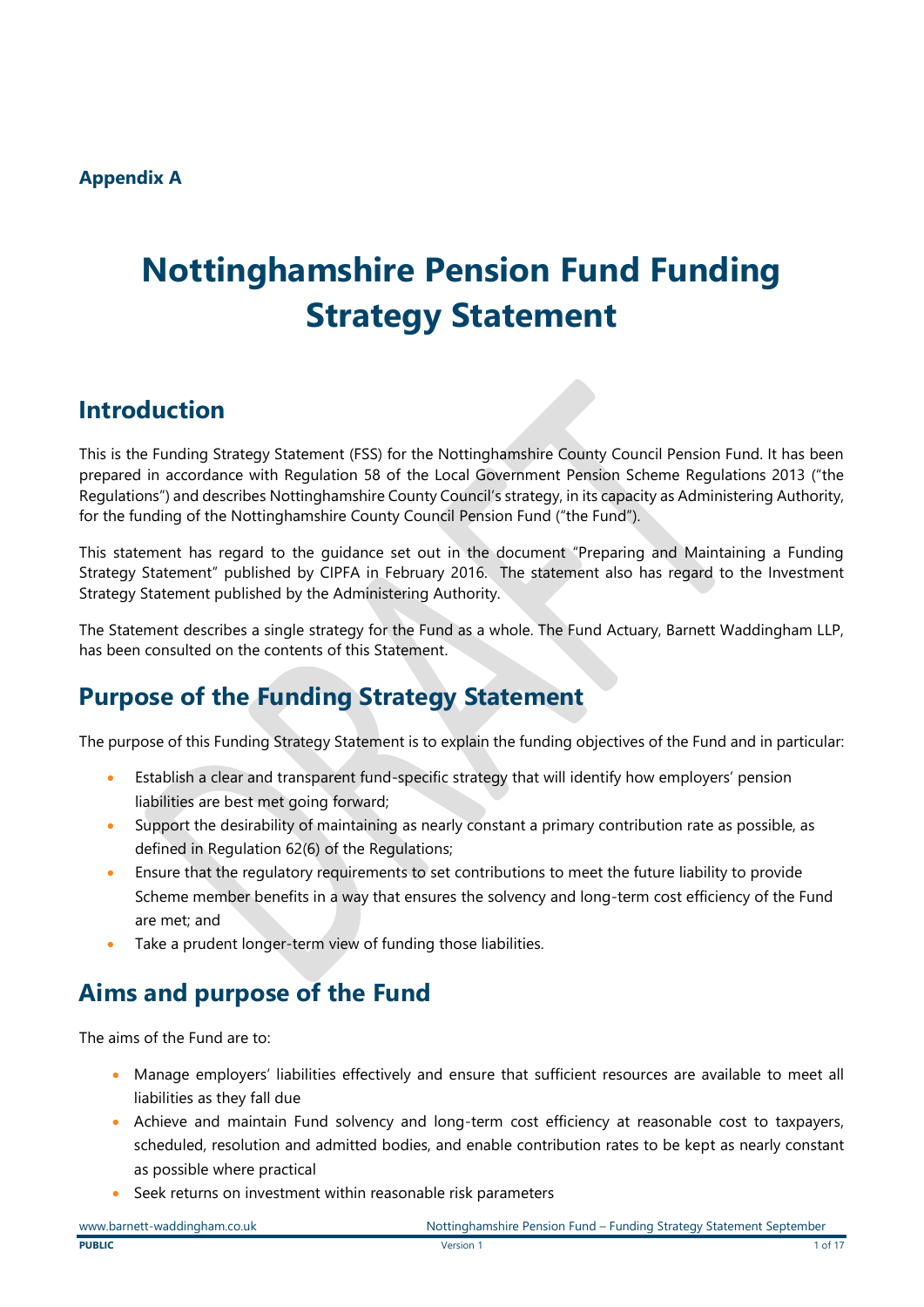The purpose of the Fund is to:

- Pay pensions, lump sums and other benefits provided under the Regulations
- Meet the costs associated in administering the Fund
- Receive contributions, transfer values and investment income.

### **Funding objectives**

Contributions are paid to the Fund by Scheme members and the employing bodies to provide for the benefits which will become payable to Scheme members when they fall due.

The funding objectives are to:

- Ensure that pension benefits can be met as and when they fall due over the lifetime of the Fund;
- Ensure the long-term solvency of the Fund;
- Set levels of employer contribution rates to target a 100% funding level over an appropriate time period and using appropriate actuarial assumptions, while taking into account the different characteristics of participating employers;
- Build up the required assets in such a way that employer contribution rates are kept as stable as possible, with consideration of the long-term cost efficiency objective; and
- Adopt appropriate measures/approaches to reduce the risk, as far as possible, to the Fund, other employers and ultimately the taxpayer from an employer defaulting on its pension obligations
- In developing the funding strategy, the administering authority should also have regard to the likely outcomes of the review carried out under Section 13(4)(c) of the Public Service Pensions Act 2013. Section 13(4)(c) requires an independent review of the actuarial valuations of the LGPS funds; this involves reporting on whether the rate of employer contributions set as part of the actuarial valuations are set at an appropriate level to ensure the solvency of the fund and the long-term cost efficiency of the scheme so far as relating to the pension fund. The review also looks at compliance and consistency of the actuarial valuations.

## **Key Parties**

The key parties involved in the funding process and their responsibilities are as follows.

### **The Administering Authority**

The Administering Authority for the Pension Fund is Nottinghamshire County Council. The main responsibilities of the Administering Authority are to:

- Collect employee and employer contributions
- Invest the Fund's assets, while ensuring cash is available to meet liabilities as and when they fall due
- Pay the benefits due to Scheme members
- Take measures to safeguard the Fund against the consequences of employer default
- Manage the actuarial valuation process in conjunction with the Fund Actuary, and enable the Local Pensions Board to review the valuation process as they see fit
- Prepare and maintain this FSS and the Investment Strategy Statement (ISS) after consultation with other interested parties as appropriate
- Monitor all aspects of the Fund's performance and funding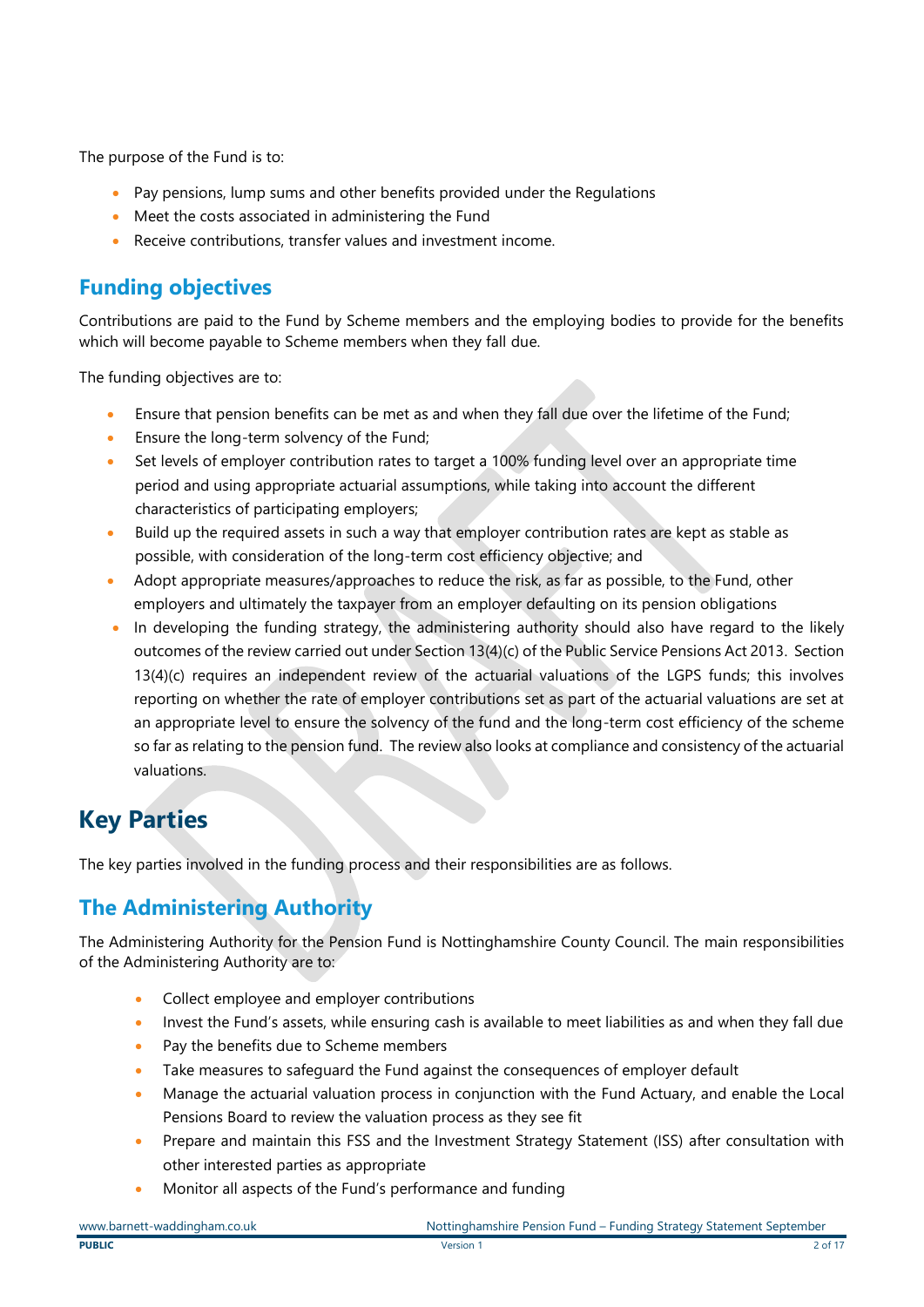- Effectively manage any potential conflicts of interest arising from its dual role as both Administering Authority and Scheme employer; and
- Enable the Local Pension Board to review the valuation process as they see fit.

### **Scheme Employers**

In addition to the Administering Authority, a number of other Scheme Employers, including Admission Bodies, participate in the Fund. The responsibilities of each Scheme Employer that participates in the Fund, including the Administering Authority, are to:

- Collect employee contributions and pay these together with their own employer contributions certified by the Fund Actuary to the Administering Authority within the statutory timescales, including any exit payments on ceasing participation in the Fund
- Notify the Administering Authority of any new Scheme members and any other membership changes promptly
- Develop a policy on certain discretions and exercise those discretions as permitted under the **Regulations**
- Meet the costs of any augmentations or other additional costs in accordance with agreed policies and procedures
- Notify the Administering Authority of significant changes in the employer's structure or membership; and

### **Fund Actuary**

The Fund Actuary for the Pension Fund is Barnett Waddingham LLP. The main responsibilities of the Fund Actuary are to:

- Prepare valuations including the setting of employers' contribution rates at a level to ensure Fund solvency and long-term cost efficiency after agreeing assumptions with the administering authority and having regard to the FSS and the Regulations;
- Prepare advice and calculations in connection with bulk transfers and the funding aspects of individual benefit-related matters such as pension strain costs, ill health retirement costs, compensatory added years costs, etc;
- Provide advice and valuations on the exiting of employers from the Fund;
- Provide advice and valuations relating to new employers, including recommending the level of bonds or other forms of security required to protect the Fund against the financial effect of employer default;
- Assist the administering authority in assessing whether employer contributions need to be revised between valuations as permitted or required by the Regulations;
- Ensure that the administering authority is aware of any professional guidance or other professional requirements which may be of relevance to their role in advising the Fund; and
- Advise on other actuarial matters affecting the financial position of the Fund.

## **Solvency Issues, Target Funding Levels and Long-term Cost Efficiency**

## **Funding Strategy**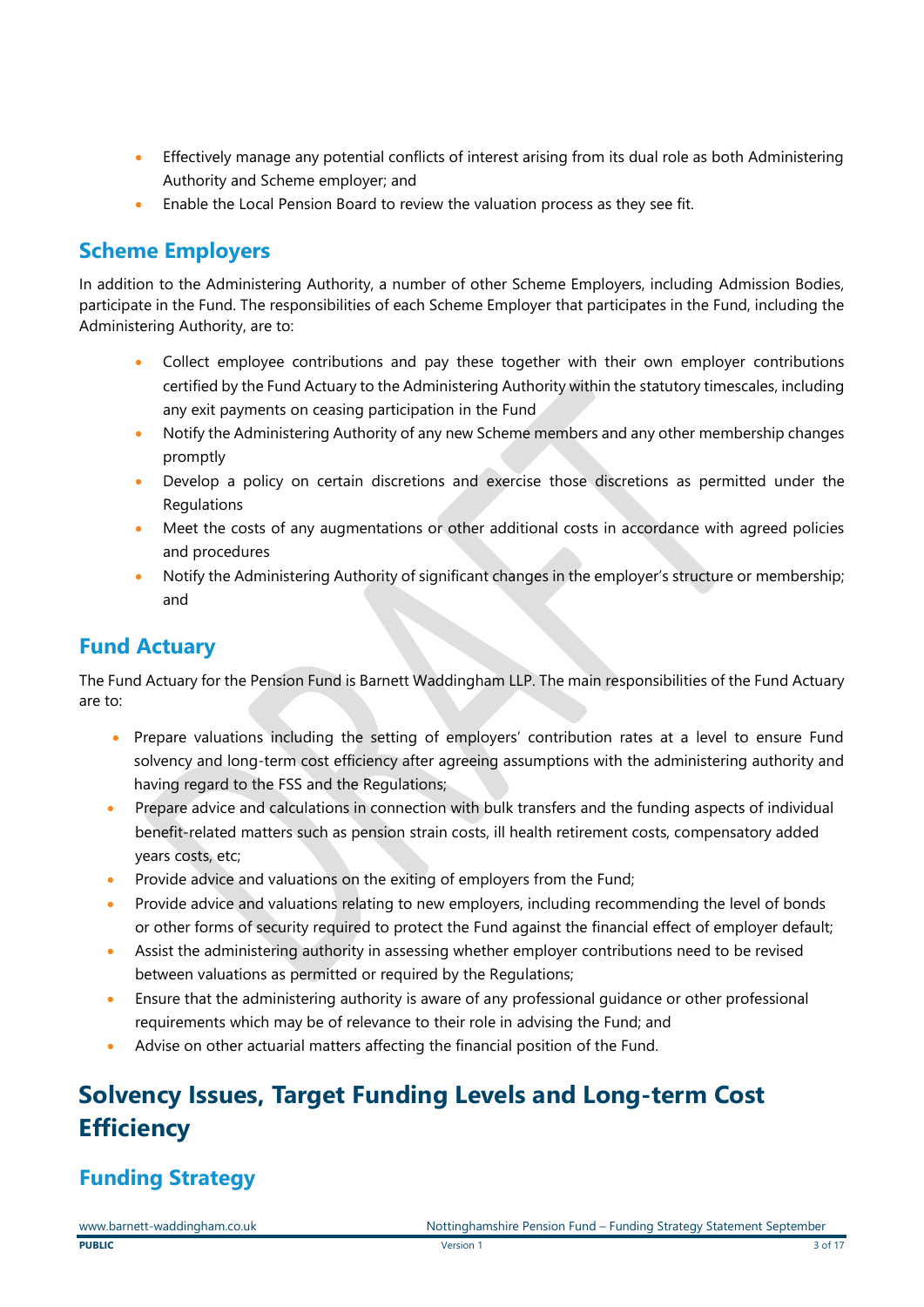The factors affecting the Fund's finances are constantly changing, so it is necessary for its financial position and the contributions payable to be reviewed from time to time by means of an actuarial valuation to check that the funding objectives are being met.

The actuarial valuation involves a projection of future cash flows to and from the Fund. The main purpose of the valuation is to determine the level of employers' contributions that should be paid to ensure that the existing assets and future contributions will be sufficient to meet all future benefit payments from the Fund.

The last actuarial valuation was carried out as at 31 March 2019 with the assets of the Fund found to be 93% of the accrued liabilities of the Fund.

### **Funding Method**

The key objective in determining employer's contribution rates is to establish a funding target and then set levels of employer contribution to meet that target over an agreed period.

The funding target is to have sufficient assets in the Fund to meet the accrued liabilities for each employer in the Fund. The funding target may, however, depend on certain employer circumstances and in particular, whether an employer is an "open" employer – one which allows new staff access to the Fund, or a "closed" employer which no longer permits new staff access to the Fund. The expected period of participation by an employer in the Fund may also affect the chosen funding target.

For open employers, the actuarial funding method that is adopted is known as the Projected Unit Funding Method which considers separately the benefits in respect of service completed before the valuation date ("past service") and benefits in respect of service expected to be completed after the valuation date ("future service"). This approach focuses on:

- The past service funding level of the Fund. This is the ratio of accumulated assets to liabilities in respect of past service. It makes allowance for future increases to members' pay for pensions in payment. A funding level in excess of 100 per cent indicates a surplus of assets over liabilities; while a funding level of less than 100 per cent indicates a deficit
- The primary rate which is the level of contributions required from the individual employers which, in combination with employee contributions, is expected to support the cost of benefits accruing in future.

The key feature of this method is that, in assessing the future service cost, the contribution rate represents the cost of one year's benefit accrual.

For closed employers, the funding method adopted is known as the Attained Age Method. The key difference between this method and the Projected Unit Method is that the Attained Age Method assesses the average cost of the benefits that will accrue over the remaining expected working lifetime of active members.

### **Valuation Assumptions and Funding Model**

The value of accrued or past service benefits (allowing for future salary and pension increases) are referred to as the past service liabilities, or simply the liabilities.

Using the valuation assumptions set out below, an estimate is made of the future cash flows which will be made to and from the Fund throughout the future lifetime of existing members. These projected cashflows are then discounted using the discount rate which is essentially a calculation of the amount of money which, if invested now, would be sufficient together with the income and growth in the accumulating assets to make these payments in future, using our assumption about investment returns.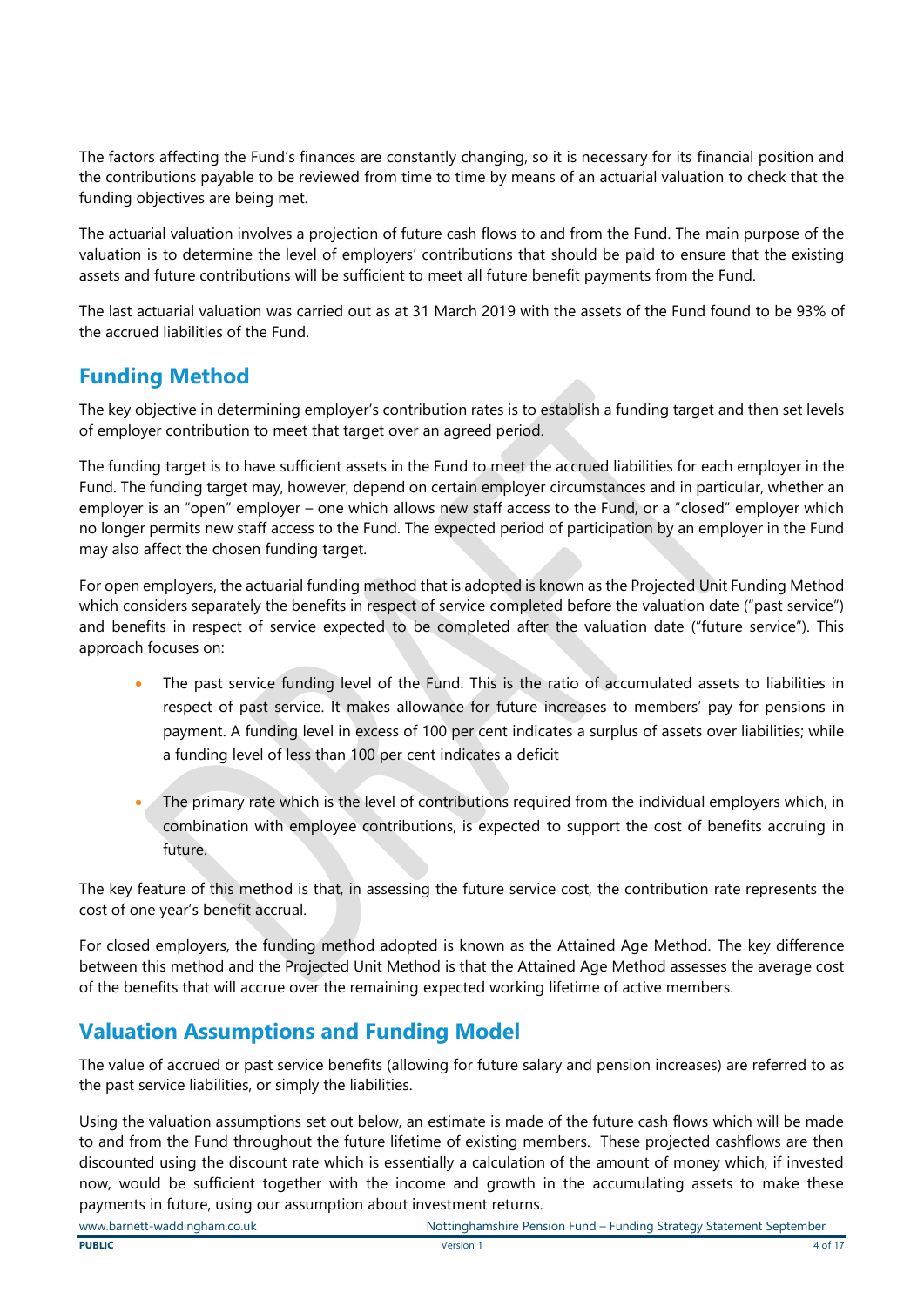This amount is called the present value (or, more simply, the value) of members' benefits. Separate calculations are made in respect of benefits arising in relation to membership before the valuation date (past service) and for membership after the valuation date (future service).

To produce the future cashflows and therefore an estimate of the value of the liabilities, the fund actuary needs to make assumptions about the factors affecting the Fund's future finances such as inflation, salary increases, investment returns, life expectancy and retirements.

The assumptions adopted at the valuation can therefore be considered as:

- The demographic assumptions which are essentially estimates of the likelihood of benefits and contributions being paid
- The financial assumptions which will determine the estimates of the amount of benefits and contributions payable and their current or present value. The base market statistics used for the financial assumptions are smoothed around the valuation date so that the market conditions used are the average of the daily observations over the three months before and the three months after the valuation date.

A summary of the key assumptions is included in the following table and can be found in the actuarial valuation report as at 31 March 2019. Further details regarding the derivation of these assumptions can be found in the Fund Actuary's initial results and assumptions advice to the Fund dated 7 October 2019.

| <b>Assumption</b>            | <b>Derivation</b>                                                                                                                                                                                                                | Value at 31 March 2019 |
|------------------------------|----------------------------------------------------------------------------------------------------------------------------------------------------------------------------------------------------------------------------------|------------------------|
| Future Price Inflation (RPI) | Smoothed 20-year point on the Bank<br>of England implied Retail Price Index<br>inflation curve as at 31 March 2019                                                                                                               | 3.6% p.a.              |
| Future Price Inflation (CPI) | RPI less 1.0% per annum to reflect the<br>differences in the indices                                                                                                                                                             | 2.6% p.a.              |
| Salary increases             | Assumed to be in line with CPI plus<br>1.0% p.a.                                                                                                                                                                                 | 3.6% p.a.              |
| Discount rate                | Based on the long-term investment<br>strategy of the Fund, with deductions<br>for expenses and prudence                                                                                                                          | 4.8% p.a.              |
| Post-retirement mortality    | S3PA tables with a multiplier of 110%<br>for males and 105% for females,<br>projected into the future with the<br>2018 CMI Model with a long-term rate<br>of improvement of 1.25% p.a. and<br>initial addition parameter of 0.5% | n/a                    |

The assumption for RPI was reviewed following the Chancellor's November 2020 announcement on the reform of RPI. From 31 March 2021 RPI inflation is assumed to be 0.4% p.a. lower than the 20-year point on the inflation curve. This adjustment accounts for both the shape of the curve in comparison to the Fund's liability profile and the view that investors are willing to accept a lower return on investments to ensure inflation linked returns.

The assumption for CPI was also reviewed in light of the Chancellor's announcement on the reform of RPI mentioned above. From 31 March 2021 CPI inflation is assumed to be 0.4% p.a. lower than the RPI assumption (i.e. a total of 0.8% p.a. below the 20-year point on the Bank of England implied RPI inflation curve). This reflects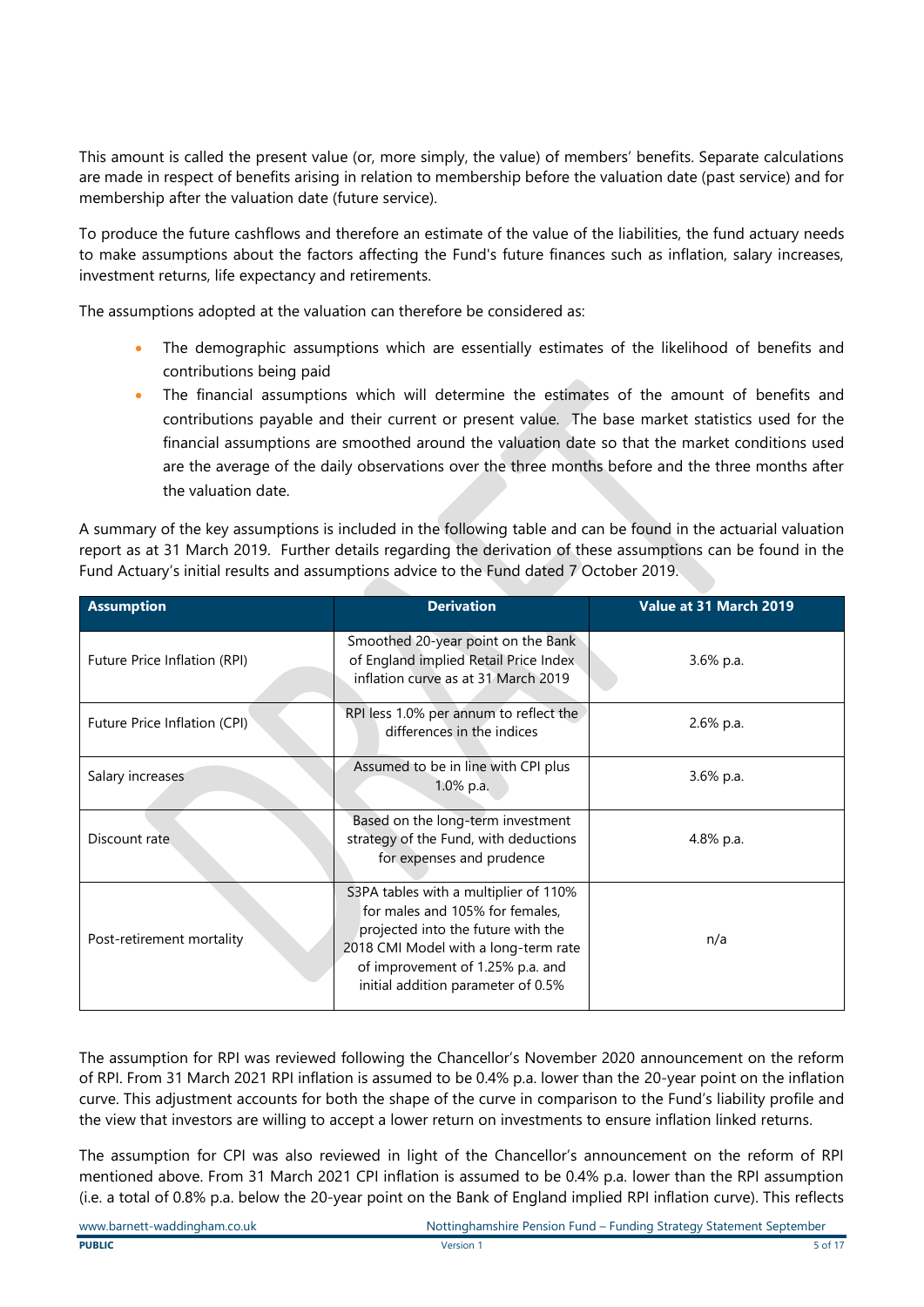the anticipated reform of RPI inflation from 2030 following the UK Statistics Authority's proposal to change how RPI is calculated to bring it in line with the Consumer Prices Index including Housing costs (CPIH). This assumption will be reviewed at future valuations and the difference between RPI and CPI is expected to move towards 0.0% p.a. as we get closer to 2030.

#### **Future Investment Returns/Discount Rate**

To determine the value of accrued liabilities and derive future contribution requirements it is necessary to discount future payments to and from the Fund to present day values. The discount rate that is adopted will depend on the funding target adopted for each employer.

For open employers, the discount rate that is applied to all projected liabilities reflects a prudent estimate of the rate of investment return that is expected to be earned from the underlying investment strategy by considering average market yields in the six months straddling the valuation date. The discount rate so determined may be referred to as the "ongoing" discount rate.

For closed employers, an adjustment may be made to the discount rate in relation to the remaining liabilities, once all active members are assumed to have retired if at that time (the projected "termination date"), the employer becomes an exiting employer under Regulation 64. The Fund Actuary may incorporate such an adjustment after consultation with the Administering Authority.

The adjustment to the discount rate for closed employers is to set a higher funding target at the projected termination date, so that there are sufficient assets to fund the remaining liabilities on a "minimum risk" rather than on an ongoing basis. The aim is to minimise the risk of deficits arising after the termination date.

Further details of the assumptions adopted are included in the Fund's 2019 valuation report.

#### **Asset Valuation**

- For the purposes of the valuation, the asset value used is the market value of the accumulated Fund at the valuation date adjusted to reflect average market conditions during the six months straddling the valuation date. This is referred to as the smoothed asset value and is calculated as a consistent approach to the valuation of the liabilities.
- The Fund's assets are allocated to employers at an individual level by allowing for actual Fund returns achieved on the assets and cashflows paid into and out of the Fund in respect of each employer (e.g. contributions received, and benefits paid).

#### **McCloud/Sargeant judgement and cost cap**

The 2016 national Scheme valuation was used to determine the results of HM Treasury's (HMT) employer cost cap mechanism for the first time. The HMT cost cap mechanism was brought in after Lord Hutton's review of public service pensions with the aim of providing protection to taxpayers and employees against unexpected changes (expected to be increases) in pension costs. The cost control mechanism only considers "member costs". These are the costs relating to changes in assumptions made to carry out valuations relating to the profile of the Scheme members; e.g. costs relating to how long members are expected to live for and draw their pension. Therefore, assumptions such as future expected levels of investment returns and levels of inflation are not included in the calculation, so have no impact on the cost management outcome.

The 2016 HMT cost cap valuation revealed a fall in these costs and therefore a requirement to enhance Scheme benefits from 1 April 2019. However, as a funded Scheme, the LGPS also had a cost cap mechanism controlled by the Scheme Advisory Board (SAB) in place and HMT allowed SAB to put together a package of proposed benefit changes in order for the LGPS to no longer breach the HMT cost cap. These benefit changes were due to be consulted on with all stakeholders and implemented from 1 April 2019.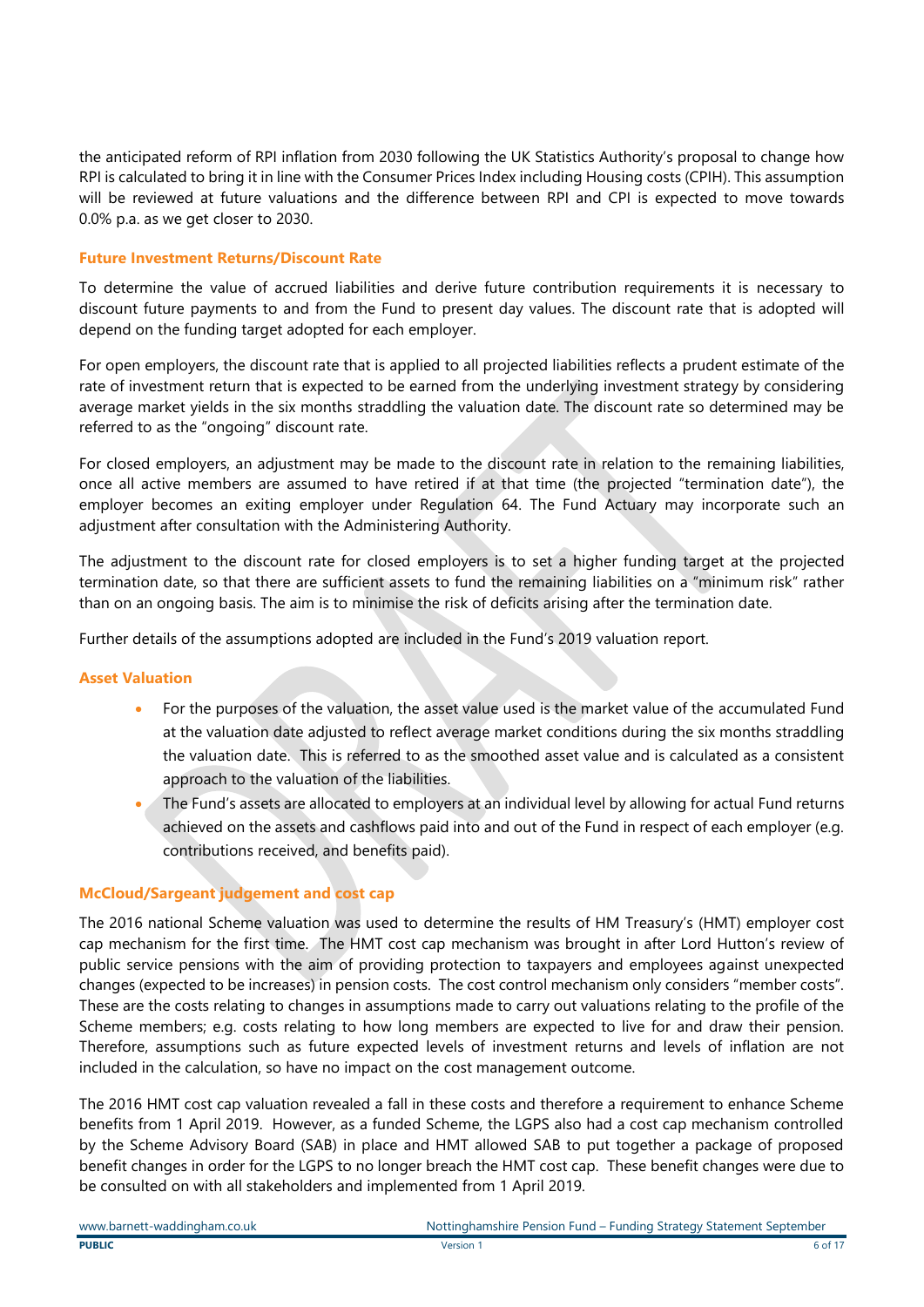However, on 20 December 2018 there was a judgement made by the Court of Appeal which resulted in the Government announcing their decision to pause the cost cap process across all public service schemes. This was in relation to two employment tribunal cases which were brought against the Government in relation to possible discrimination in the implementation of transitional protection following the introduction of the reformed 2015 public service pension schemes from 1 April 2015. Transitional protection enabled some members to remain in their pre-2015 schemes after 1 April 2015 until retirement or the end of a pre-determined tapered protection period. The claimants challenged the transitional protection arrangements on the grounds of direct age discrimination, equal pay and indirect gender and race discrimination.

The first case (McCloud) relating to the Judicial Pension Scheme was ruled in favour of the claimants, while the second case (Sargeant) in relation to the Fire scheme was ruled against the claimants. Both rulings were appealed and as the two cases were closely linked, the Court of Appeal decided to combine the two cases. In December 2018, the Court of Appeal ruled that the transitional protection offered to some members as part of the reforms amounts to unlawful discrimination. On 27 June 2019 the Supreme Court denied the Government's request for an appeal in the case. A remedy is still to be either imposed by the Employment Tribunal or negotiated and applied to all public service schemes, so it is not yet clear how this judgement may affect LGPS members' past or future service benefits. It has, however, been noted by Government in its 15 July 2019 statement that it expects to have to amend all public service schemes, including the LGPS.

On 16 July 2020, the Government published a consultation on the proposed remedy to be applied to LGPS benefits and at the same time announced the unpausing of the 2016 cost cap process which will take into account the remedy for the McCloud and Sargeant judgement. The consultation closed on 8 October 2020 and the final remedy will only be known after the consultation responses have been reviewed and a final set of remedial Regulations are published, which are expected.

At the time of drafting this FSS, it is still unclear how this will affect current and future LGPS benefits. As part of the Fund's 2019 valuation, in order to mitigate the risk of member benefits being uplifted and becoming more expensive, the potential impact of McCloud was covered by the prudence allowance in the discount rate assumption. As the remedy is still to be agreed the cost cannot be calculated with certainty, however, the Fund Actuary expects it is likely to be less than the impact of reducing the discount rate assumption by 0.1% p.a.

#### **Guaranteed Minimum Pension (GMP) indexation and equalisation**

As part of the restructuring of the state pension provision, the government needs to consider how public service pension payments should be increased in future for members who accrued a guaranteed minimum pension (GMP) from their public service pension scheme and expect to reach State Pension Age (SPA) post-December 2018. In addition, a resulting potential inequality in the payment of public service pensions between men and women needs to be addressed. Information on the current method of indexation and equalisation of public service pension schemes can be found [at](https://www.gov.uk/government/consultations/indexation-and-equalisation-of-gmp-in-public-service-pension-schemes/consultation-on-indexation-and-equalisation-of-gmp-in-public-service-pension-schemes) https://www.gov.uk/government/consultations/indexation-andequalisation-of-gmp-in-public-service-pension-schemes/consultation-on-indexation-and-equalisation-of-gmpin-public-service-pension-schemes.

On 22 January 2018, the Government published the outcome to its *Indexation and equalisation of GMP in public service pension schemes* consultation, concluding that the requirement for public service pension schemes to fully price protect the GMP element of individuals' public service pension would be extended to those individuals reaching SPA before 6 April 2021. HMT published a Ministerial Direction on 4 December 2018 to implement this outcome, with effect from 6 April 2016. Details of this outcome and the Ministerial Direction can be found a[thttps://www.gov.uk/government/publications/indexation-of-public-service-pensions.](https://www.gov.uk/government/publications/indexation-of-public-service-pensions)

On 7 October 2020, the government published its Public Service Pensions: Guaranteed Minimum Pension Indexation consultation. The consultation was published to seek views on a proposal to extend the current interim solution beyond 5 April 2021 for dealing with GMP indexation in public service pension schemes, including the LGPS. The consultation closed on 30 December 2020 and an outcome is awaited.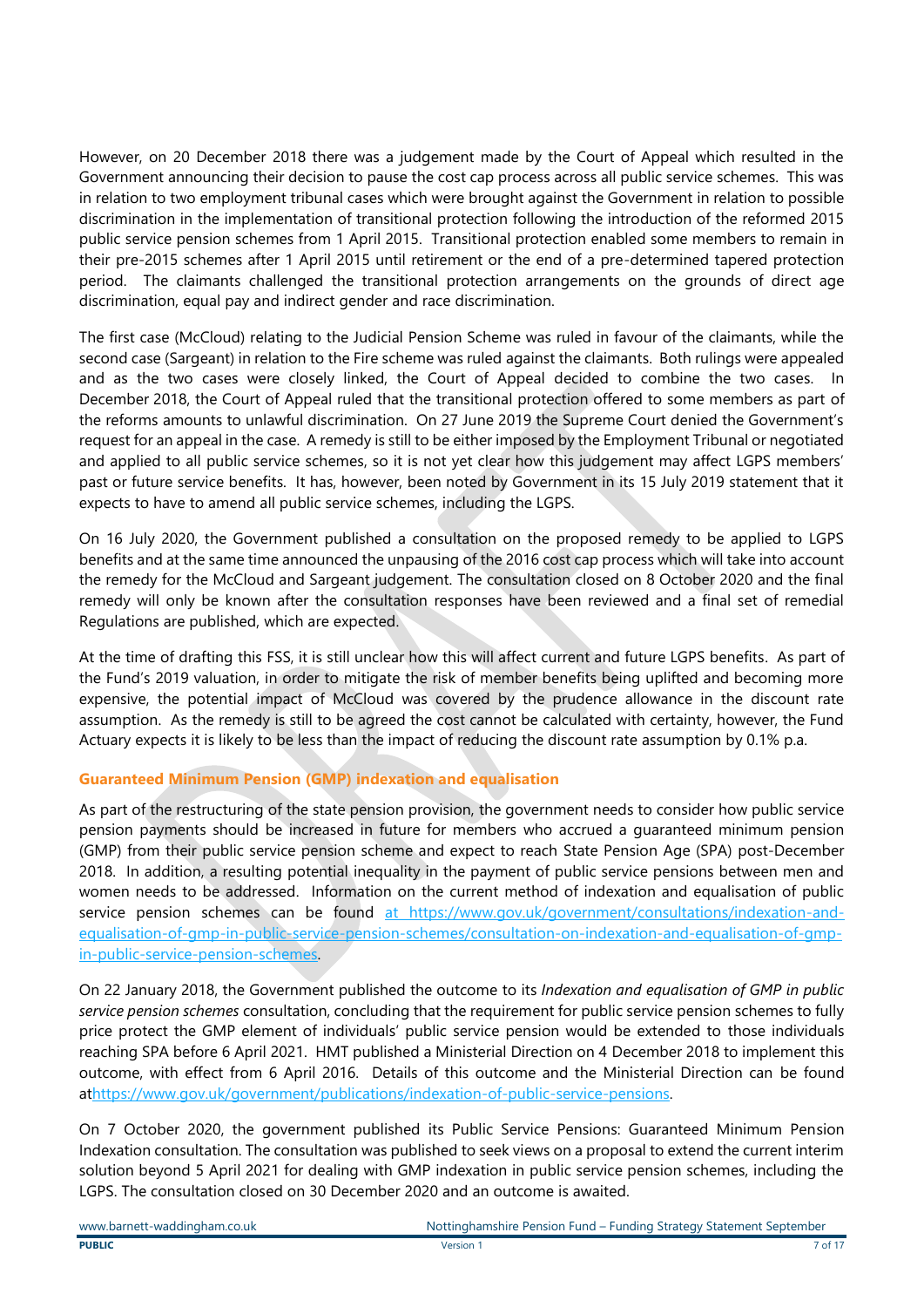The 2019 valuation assumption for GMP is that the Fund will pay limited increases for members that have reached SPA by 6 April 2016, with the Government providing the remainder of the inflationary increase. For members that reach SPA after this date, it is assumed that the Fund will be required to pay the entire inflationary increase.

### **Deficit Recovery/Surplus Amortisation Periods**

Whilst one of the funding objectives is to build up sufficient assets to meet the cost of benefits as they accrue, it is recognised that at any particular point in time, the value of the accumulated assets will be different from the value of accrued liabilities, depending on how the actual experience of the Fund differs from the actuarial assumptions. Accordingly, the Fund will normally either be in surplus or in deficit.

Where the actuarial valuation reveals a deficit in respect to a particular employer then the levels of required employer contributions will include an adjustment to fund the deficit over a specified period. Each employer's recovery period is considered individually unless they are part of a pool (see Pooling of Individual Employers). Past service deficit contributions are generally paid as monetary amounts but may be paid as a percentage of payroll, subject to the Administering Authority agreeing this approach. The maximum deficit recovery period is 20 years.

Where an employer's funding position has improved in the inter-valuation period, but the employer is still in deficit, the employer may be required to maintain the previous total contribution level so that the expected deficit recovery period reduces.

Incremental phasing-in (stepping) of contribution increases may be considered for some employer types where proposed increases are large, with target rates to be achieved in no more than 3 years. Where stepping is agreed to, employers are instructed that the difference between the employer contributions with stepping and the employer contributions without stepping will need to be repaid later in the recovery period.

Employers in surplus on their funding method will generally pay the future service rate although the surplus may be released back to the employer through an adjustment to their contribution rate. The Fund Actuary will consider each employer separately when deciding whether surplus amortisation is appropriate.

### **Pooling of Individual Employers**

The general policy of the Fund is that each individual employer should be responsible for the costs of providing pensions for its own employees who participate in the Fund. Accordingly, contribution rates are set for individual employers to reflect their own particular circumstances.

However, certain groups of individual employers are pooled for the purposes of determining contribution rates to recognise common characteristics or where the number of Scheme members is small.

The main purpose of pooling is to produce more stable employer contribution levels in the longer term whilst recognising that ultimately there will be some level of cross-subsidy of pension cost amongst pooled employers.

Currently, other than Scheme employers that are already legally connected, there are the following pools:

- Small Scheduled Bodies pool
- Grouped Admission Bodies pool
- Fund Academies pool

## **New employers joining the Fund**

When a new employer joins the Fund, the Fund Actuary is required to set the contribution rates payable by the new employer and allocate a share of Fund assets to the new employer as appropriate. The most common types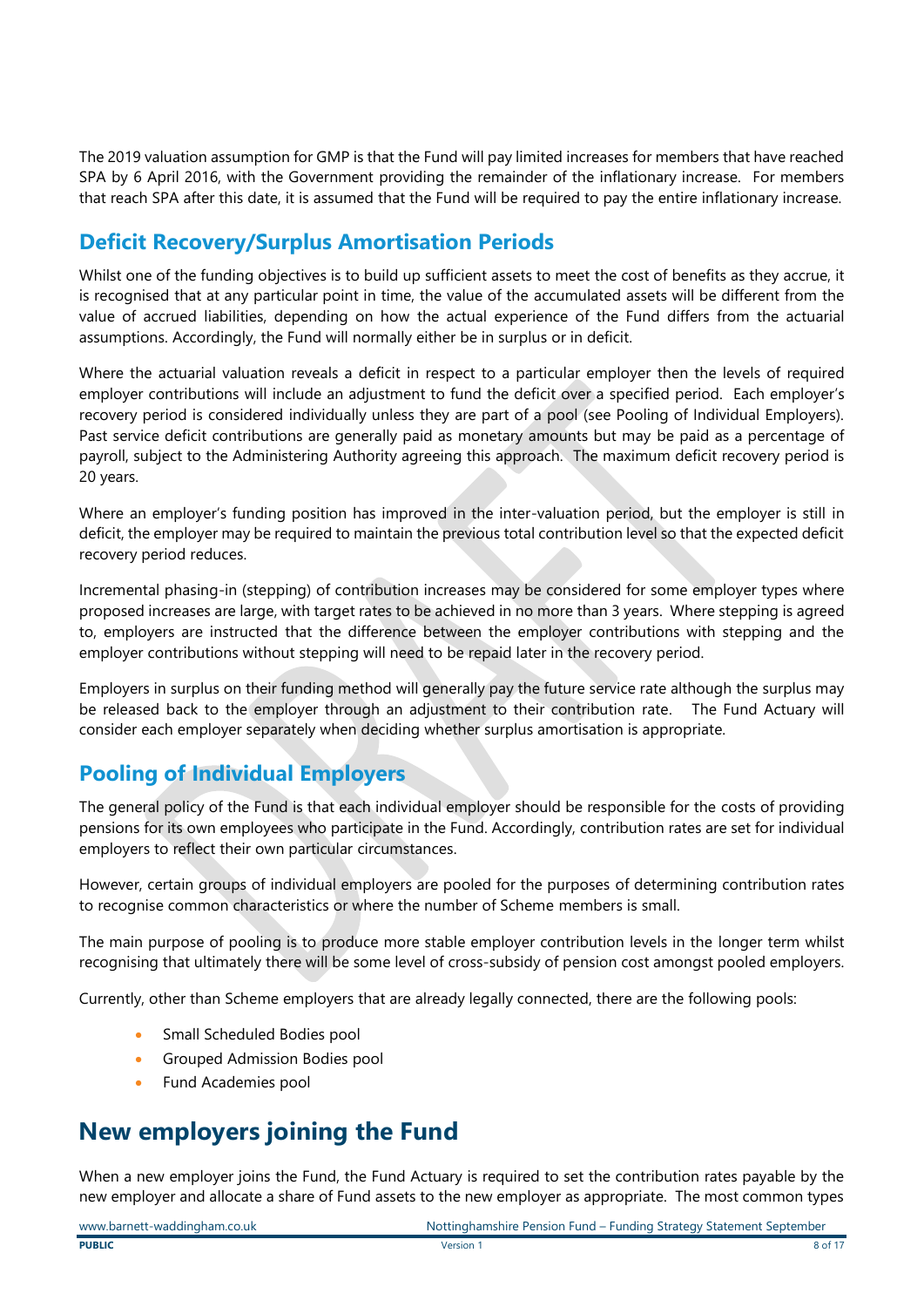of new employers joining the Fund are admission bodies and new academies. These are considered in more detail below.

### **Admission bodies**

New admission bodies in the Fund are commonly a result of a transfer of staff from an existing employer in the Fund to another body (for example as part of a transfer of services from a council or academy to an external provider under Schedule 2 Part 3 of the Regulations). Typically, these transfers will be for a limited period (the contract length), over which the new admission body employer is required to pay contributions into the Fund in respect of the transferred members.

#### **Funding at start of contract**

Generally, when a new admission body joins the Fund, they will become responsible for all the pensions risk associated with the benefits accrued by transferring members and the benefits to be accrued over the contract length. This is known as a full risk transfer. In these cases, it may be appropriate that the new admission body is allocated a share of Fund assets equal to the value of the benefits transferred, i.e. the new admission body starts off on a fully funded basis. This is calculated on the relevant funding basis and the opening position may be different when calculated on an alternative basis (e.g. on an accounting basis).

However, there may be special arrangements made as part of the contract such that a full risk transfer approach is not adopted. In these cases, the initial assets allocated to the new admission body will reflect the level of risk transferred and may therefore not be on a fully funded basis or may not reflect the full value of the benefits attributable to the transferring members.

#### **Contribution rate**

The contribution rate may be set on an open or a closed basis. Where the funding at the start of the contract is on a fully funded basis then the contribution rate will represent the primary rate only; where there is a deficit allocated to the new admission body then the contribution rate will also incorporate a secondary rate with the aim of recovering the deficit over an appropriate recovery period.

Depending on the details of the arrangement, for example if any risk sharing arrangements are in place, then additional adjustments may be made to determine the contribution rate payable by the new admission body. The approach in these cases will be bespoke to the individual arrangement.

#### **Security**

To mitigate the risk to the Fund that a new admission body will not be able to meet its obligations to the Fund in the future, the new admission body may be required to put in place a bond in accordance with Schedule 2 Part 3 of the Regulations, if required by the letting authority and administering authority.

If, for any reason, it is not desirable for a new admission body to enter into a bond, the new admission body may provide an alternative guarantee in a form satisfactory to the administering authority.

### **New academies**

When a school converts to academy status, the new academy (or the sponsoring multi-academy trust) becomes a Scheme employer in its own right.

#### **Funding at start**

On conversion to academy status, the new academy will be allocated assets based on the active cover of the relevant local authority at the conversion date. The active cover approach is based on the funding level of the local authority's active liabilities, after fully funding the local authority's deferred and pensioner liabilities.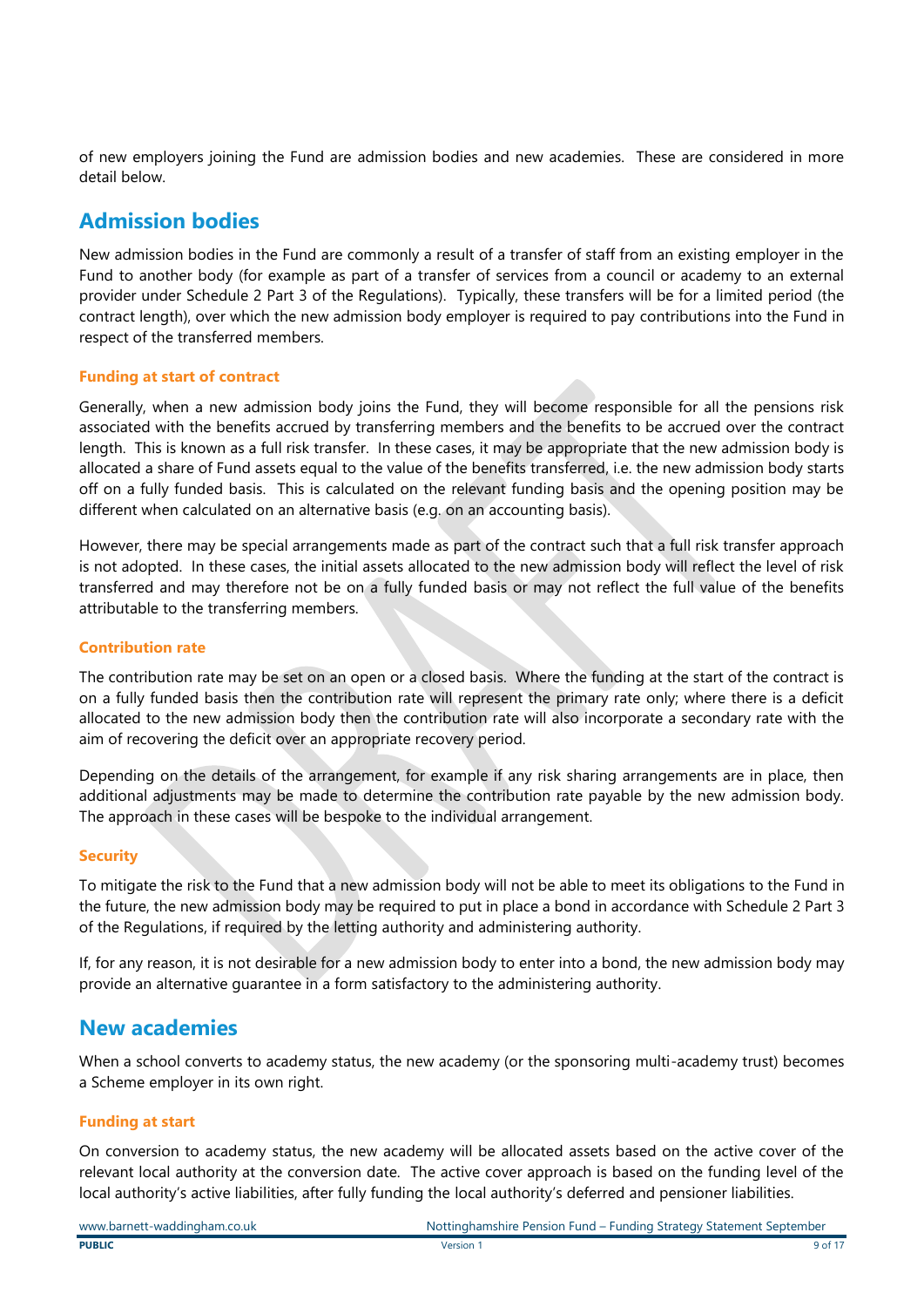The deficit is transferred to the Academy pool and the new academy will become part of the Academy pool and will be allocated assets based on the funding level of the pool at the conversion date.

#### **Contribution rate**

The contribution rate payable when a new academy joins the Fund will be in line with the contribution rate certified for the Academy pool at the 2019 valuation.

### **Contribution reviews between actuarial valuations**

It is anticipated for most Scheme employers that the contribution rates certified at the formal actuarial valuation will remain payable for the period of the rates and adjustments certificate. However, there may be circumstances where a review of the contribution rates payable by an employer (or a group of employers) under Regulation 64A is deemed appropriate by the administering authority.

A contribution review may be requested by an employer or be required by the administering authority. The review may only take place if one of the following conditions are met:

(i) it appears likely to the administering authority that the amount of the liabilities arising or likely to arise has changed significantly since the last valuation;

(ii) it appears likely to the administering authority that there has been a significant change in the ability of the Scheme employer or employers to meet the obligations of employers in the Scheme; or

(iii) a Scheme employer or employers have requested a review of Scheme employer contributions and have undertaken to meet the costs of that review. A request under this condition can only be made if there has been a significant change in the liabilities arising or likely to arise and/or there has been a significant change in the ability of the Scheme employer to meet its obligations to the Fund.

Guidance on the administering authority's approach considering the appropriateness of a review and the process in which a review will be conducted is set out the Fund's separate Contribution review policy which is attached. This includes details of the process that should be followed where an employer would like to request a review.

Once a review of contribution rates has been agreed, unless the impact of amending the contribution rates is deemed immaterial by the Fund Actuary, then the results of the review will be applied with effect from the agreed review date, regardless of the direction of change in the contribution rates.

Note that where a Scheme employer seems likely to exit the Fund before the next actuarial valuation then the administering authority can exercise its powers under Regulation 64(4) to carry out a review of contributions with a view to providing that assets attributable to the Scheme employer are equivalent to the exit payment that will be due from the Scheme employer. These cases do not fall under the separate contribution review policy.

With the exception of any cases falling under Regulation 64(4), the administering authority will not accept a request for a review of contributions where the effective date is within 12 months of the next rates and adjustments certificate.

### **Cessation Valuations**

When a Scheme employer exits the Fund and becomes an exiting employer, as required under the Regulations the Fund Actuary will be asked to carry out an actuarial valuation in order to determine the liabilities in respect of the benefits held by the exiting employer's current and former employees. The Fund Actuary is also required to determine the exit payment due from the exiting employer to the Fund or the exit credit payable from the Fund to the exiting employer.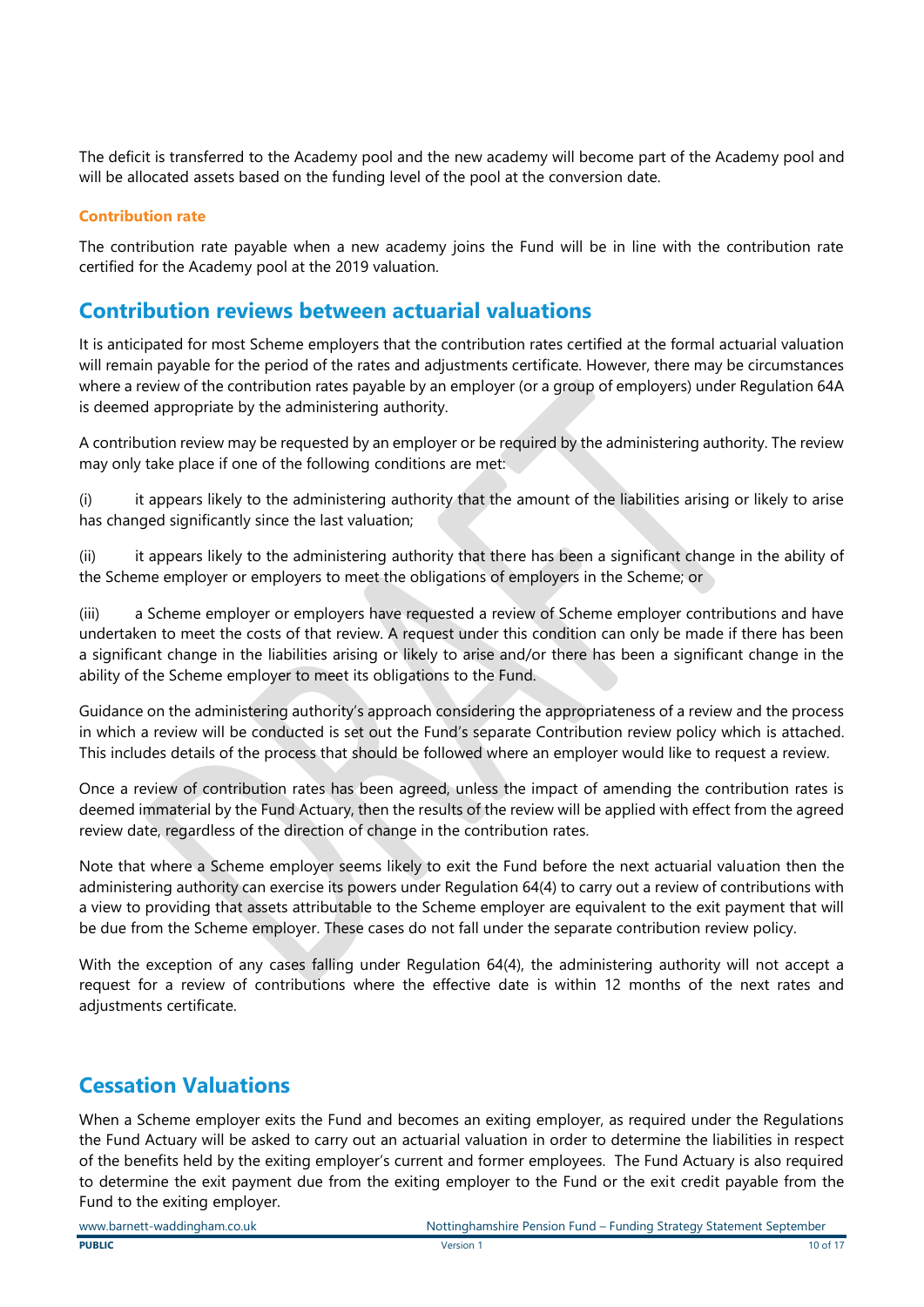Any deficit in the Fund in respect of the exiting employer will be due to the Fund as a single lump sum payment, unless it is agreed by the administering authority and the other parties involved that an alternative approach is permissible. For example:

- It is agreed with the administering authority that the exit payment can be spread over some agreed period;
- the assets and liabilities relating to the employer will transfer within the Fund to another participating employer; or
- the employer's exit is deferred subject to agreement with the administering authority, for example if it intends to offer Scheme membership to a new employee within the following three years.

Further details are given below.

#### Managing exit payments

Where a cessation valuation reveals a deficit and an exit payment is due, the expectation is that the employer settles this debt immediately through a single cash payment. However, should it not be possible for the employer to settle this amount, providing the employer puts forward sufficient supporting evidence to the administering authority, the administering authority may agree a deferred debt agreement (DDA) with the employer under Regulation 64(7A) or a debt spreading agreement (DSA) under Regulation 64B.

Under a DDA, the exiting employer becomes a deferred employer in the Fund (i.e. they remain as a Scheme employer but with no active members) and remains responsible for paying the secondary rate of contributions to fund their deficit. The secondary rate of contributions will be reviewed at each actuarial valuation until the termination of the agreement.

Under a DSA, the cessation debt is crystallised and spread over a period deemed reasonable by the administering authority having regard to the views of the Fund Actuary.

Whilst a DSA involves crystallising the cessation debt and the employer's only obligation is to settle this set amount, in a DDA the employer remains in the Fund as a Scheme employer and is exposed to the same risks (unless agreed otherwise with the administering authority) as active employers in the Fund (e.g. investment, interest rate, inflation, longevity and regulatory risks) meaning that the deficit will change over time.

Guidance on the administering authority's policy for entering into, monitoring, and terminating a DDA or DSA is set out in the Fund's separate DSA and DDA policies document attached. This includes details of when a DDA or a DSA may be permitted and the information required from the employer when putting forward a request for a DDA or DSA.

Similarly, any surplus in the Fund in respect of the exiting employer may be treated differently to an exit credit, subject to the agreement between the relevant parties and any legal documentation.

In assessing the financial position on termination, the Fund Actuary may adopt a discount rate and adopt different assumptions from those used at the previous funding valuation in order to protect the other employers in the Fund from having to fund any future deficits which may arise from the liabilities that will remain in the Fund.

For example, if there is no guarantor in the Fund willing to accept responsibility for the residual liabilities of the exiting employer, then those liabilities are likely to be assessed on a "minimum risk" basis leading to a higher exit payment being required from (or lower exit credit being paid to) the employer, in order to extinguish their liabilities to the Fund and to reduce the risk of these liabilities needing to be met by other participating employers in future.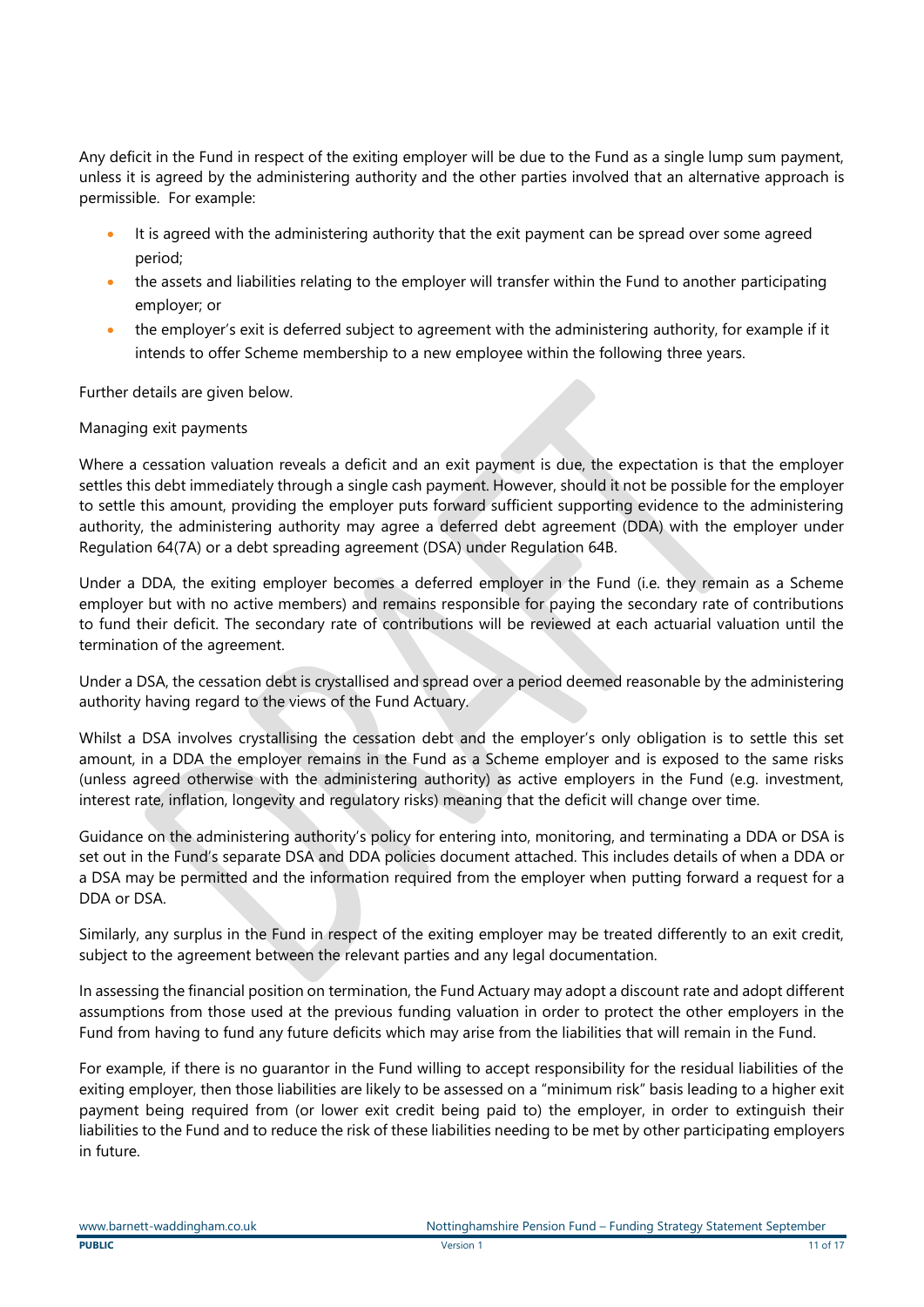The cessation valuation of the liabilities attempts to ensure there are sufficient assets to meet all the liabilities over time. In the event that the assets of a ceased employer are insufficient to meet all the employer's residual liabilities then these liabilities will fall to the ceding employer who originally awarded the contract.

### **Exit credits**

MHCLG made an amendment to the 2018 Regulations which came into force on 20 March 2020, with effect from 14 May 2018. These regulations enable administering authorities to determine at their absolute discretion the amount of any exit credit payment due having regard to the following relevant considerations:-

- The extent to which the employer's assets are in excess of its liabilities
- The proportion of the excess of assets which has arisen because of the value of employer's contributions
- Any representations made by the exiting employer and its letting authority/guarantor
- Any other relevant factors.

Nottinghamshire County Council Pension Fund's approach aims to protect the interests of the members and employers as a whole and will apply the following approach to the payment of exit credits.

#### **The extent to which the employer's assets are in excess of its liabilities**

The Fund's Actuary will calculate the assets and liabilities relevant to the exiting employer. The approach will depend on the specific details surrounding the employer's cessation scenario. Further details of the most likely approach are given in the section "Cessation Valuations"

#### **The proportion of the excess of assets which has arisen because of the value of employer's contributions**

Any employer who cannot demonstrate that they have been exposed to underfunding risk during their participation in the Fund will not be entitled to an exit credit payment. This will include the majority of "passthrough" arrangements. This is on the basis that these employers would not have been asked to pay an exit payment had a deficit existed at the time of exit, and therefore it is not appropriate to pay an exit credit if there is a surplus.

On the other hand, if an employer commenced fully funded and was liable for any deficits arising as a result of adverse experience (for example, investment returns less than anticipated) then this employer has borne risk and so an exit debt or credit would be payable on exit.

Any exit payment will be limited to the total contributions paid over the period of participation into the Fund.

#### **Any representations made by the exiting employer and its letting authority/guarantor and any other relevant factors.**

Under the Regulations, the administering authority has the discretion to take into account any other relevant factors in the calculation of any exit credit payable and will seek legal advice where appropriate.

The administering authority will pay out any exit credits within six months of the cessation date where possible. A longer time may be agreed between the administering authority and the exiting employer where necessary. If the employer does not provide all the relevant information to the administering authority within one month of the cessation date the administering authority will not be able to guarantee payment within six months of the cessation date.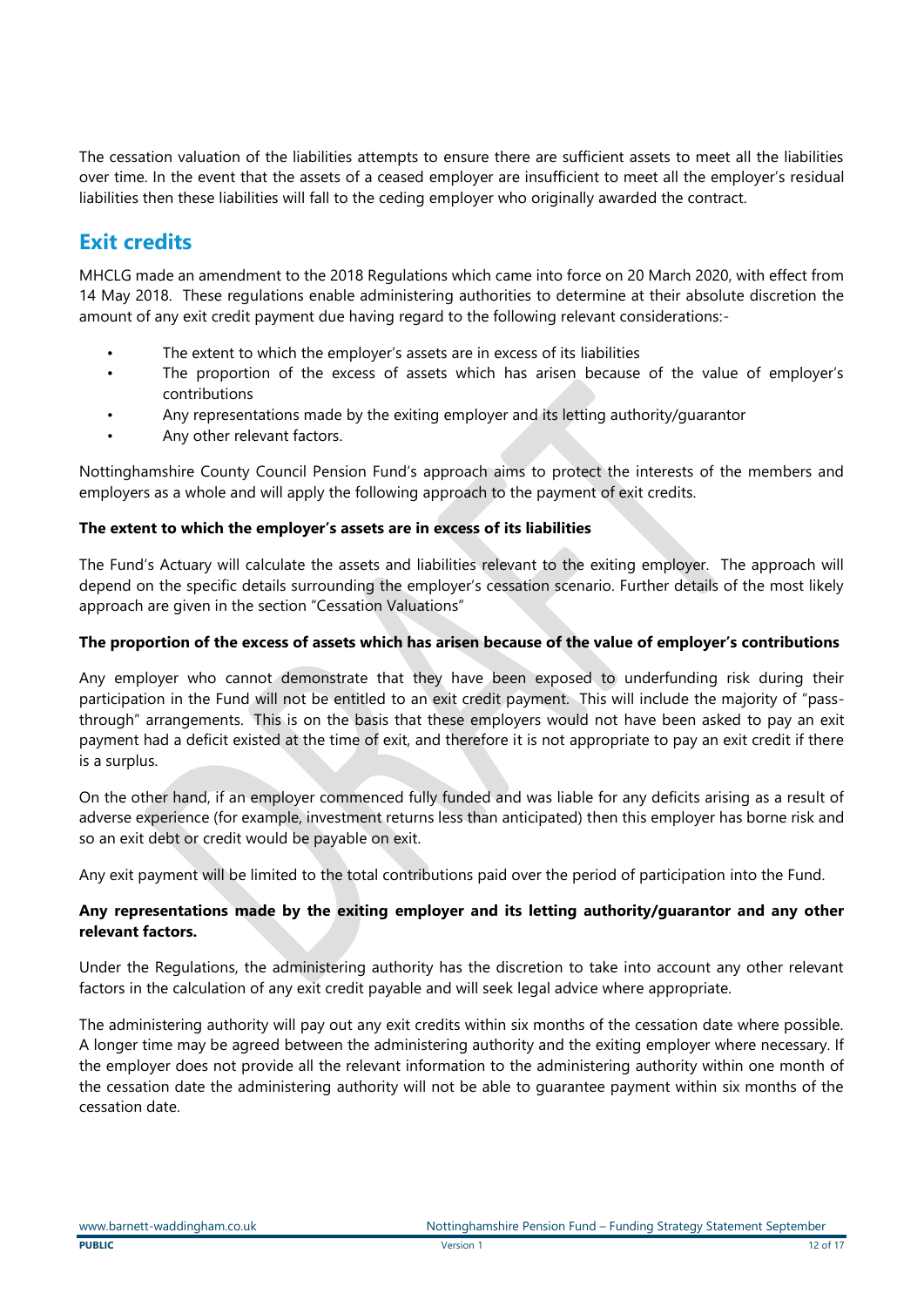## **Links to Investment Policy**

The investment strategy and the funding strategy are linked by the strategic asset allocation of the Fund, which has been set following advice from the Fund's investment advisor and with regard, amongst other considerations, the maturity profile of the Fund.

The actuarial valuation involves a projection of future cashflows from the Fund and these cashflows are discounted to the current time, using the discount rate, to obtain a single figure for the value of the past service liabilities. This figure is the amount of money, which if invested now, would be sufficient to make those payments in future provided that the assumptions made during the valuation were borne out in practice (in particular, if the future investment return was equal to the discount rate used).

The discount rate is based on the expected long-term future investment return, using the long-term strategic allocation set out in the Investment Strategy Statement, with a deduction for expenses and for prudence. This ensures consistency between the funding strategy and investment strategy.

## **Risks and Counter Measures**

Whilst the funding strategy attempts to satisfy the funding objectives of ensuring sufficient assets to meet pension liabilities and stable levels of employer contributions, it is recognised that there are risks that may impact on the funding strategy and hence the ability of the strategy to meet the funding objectives.

The major risks to the funding strategy are financial, although there are other external factors including demographic risks, regulatory risks, and governance risks.

### **Financial Risks**

The main financial risk is that the actual investment strategy fails to produce the expected rate of investment return (in real terms) that underlies the funding strategy. This could be due to a number of factors, including market returns being less than expected and/or the fund managers who are employed to implement the chosen investment strategy failing to achieve their performance targets.

The valuation results are most sensitive to the real discount rate. Broadly speaking an increase/decrease of 0.1% per annum in the real discount rate will decrease/increase the valuation of the liabilities by 2%, and decrease/increase the required employer contribution by around 0.6% of payroll p.a.

However, the Nottinghamshire Pension Fund Committee regularly monitors the investment returns achieved by the fund managers and receives advice from officers and independent advisers on investment strategy.

The Committee may also seek advice from the Fund Actuary on valuation related matters. In addition, the Fund Actuary may provide funding updates between valuations to check whether the funding strategy continues to meet the funding objectives.

### **Demographic Risks**

Allowance is made in the funding strategy via the actuarial assumptions for a continuing improvement in life expectancy. However, the main demographic risk to the funding strategy is that it might underestimate the continuing improvement in longevity. For example, an increase of one year to life expectancy of all members in the Fund will reduce the funding level by approximately 1%.

The actual mortality of pensioners in the Fund is monitored by the Fund Actuary at each actuarial valuation and assumptions are kept under review.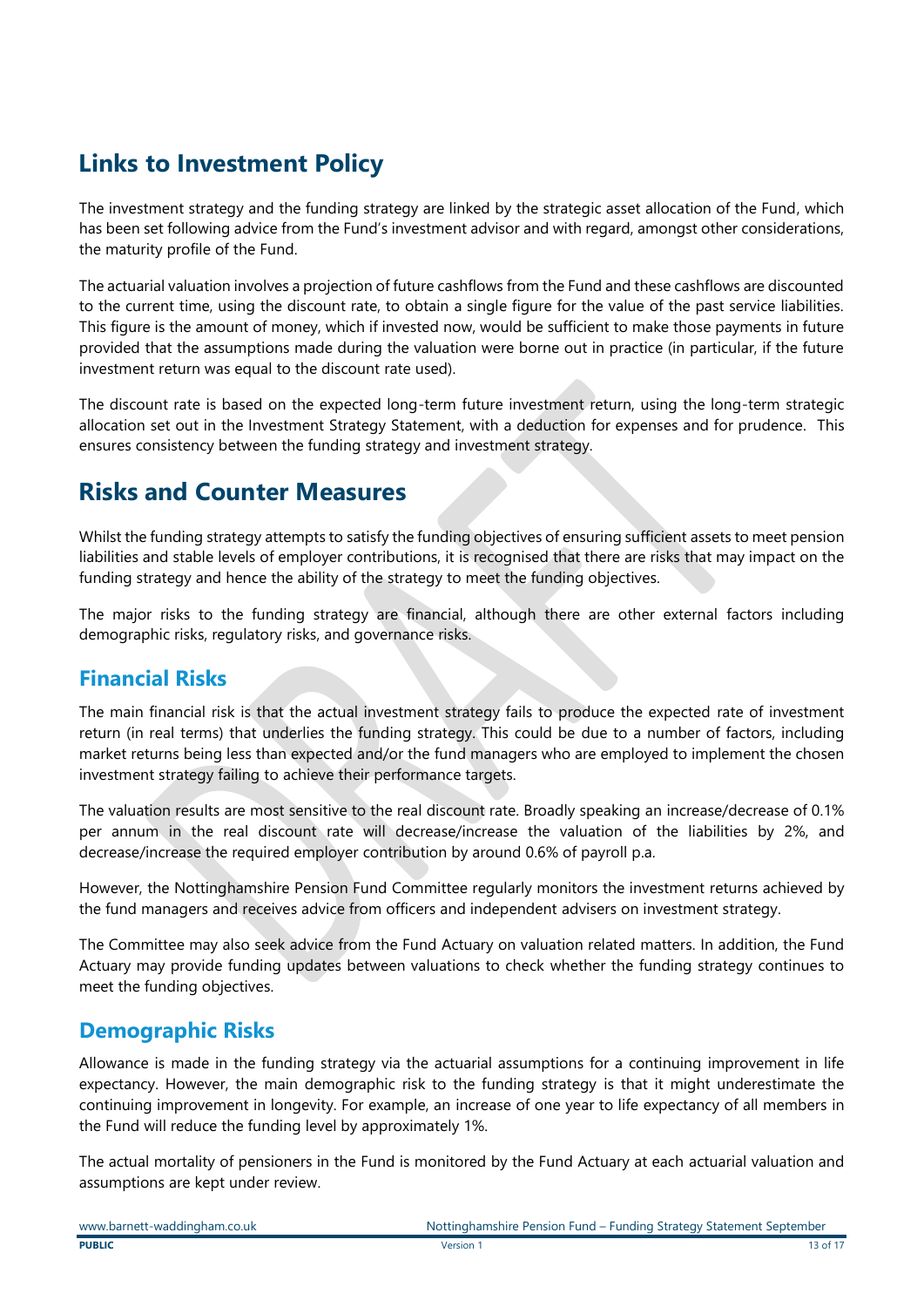The liabilities of the Fund can also increase by more than has been planned as a result of early retirements. However, the Administering Authority monitors the incidence of early retirements and procedures are in place that require individual employers to pay additional amounts into the Fund to meet any additional costs arising from early retirements.

### **Maturity risk**

The maturity of a Fund (or of an employer in the Fund) is an assessment of how close on average the members are to retirement (or already retired). The more mature the Fund or employer, the greater proportion of its membership that is near or in retirement. For a mature Fund or employer, the time available to generate investment returns is shorter and therefore the level of maturity needs to be considered as part of setting funding and investment strategies.

The cashflow profile of the Fund needs to be considered alongside the level of maturity: as a Fund matures, the ratio of active to pensioner members falls, meaning the ratio of contributions being paid into the Fund to the benefits being paid out of the Fund also falls. This therefore increases the risk of the Fund having to sell assets in order to meets its benefit payments.

The government has published a consultation (*Local government pension scheme: changes to the local valuation cycle and management of employer risk*) which may affect the Fund's exposure to maturity risk. More information on this can be found in the **Error! Reference source not found.** section below.

### **Regulatory Risks**

The benefits provided by the Scheme and employee contribution levels are set out in Regulations determined by central Government. Regulations also place certain limitations on how the assets can be invested. The tax status of the invested assets is also determined by the Government.

The funding strategy is therefore exposed to the risks of changes in the Regulations governing the Scheme and changes to the tax regime which may affect the cost to individual employers participating in the Scheme.

However, the Administering Authority participates in any consultation process of any proposed changes in Regulations and seeks advice from the Fund Actuary on the financial implications of any proposed changes.

There are a number of general risks to the Fund and the LGPS, including:

- If the LGPS was to be discontinued in its current form it is not known what would happen to members' benefits.
- The potential effects of GMP equalisation between males and females, if implemented, are not yet known.
- More generally, as a statutory scheme the benefits provided by the LGPS or the structure of the scheme could be changed by the government.
- The State Pension Age is due to be reviewed by the government in the next few years.

At the time of preparing this FSS, specific regulatory risks of particular interest to the LGPS are in relation to the McCloud/Sargeant judgements, the cost cap mechanism, and the timing of future funding valuations consultation. These are discussed in the sections below.

#### **McCloud/Sargeant judgements and cost cap**

The 2016 national Scheme valuation was used to determine the results of HM Treasury's (HMT) employer cost cap mechanism for the first time. The HMT cost cap mechanism was brought in after Lord Hutton's review of public service pensions with the aim of providing protection to taxpayers and employees against unexpected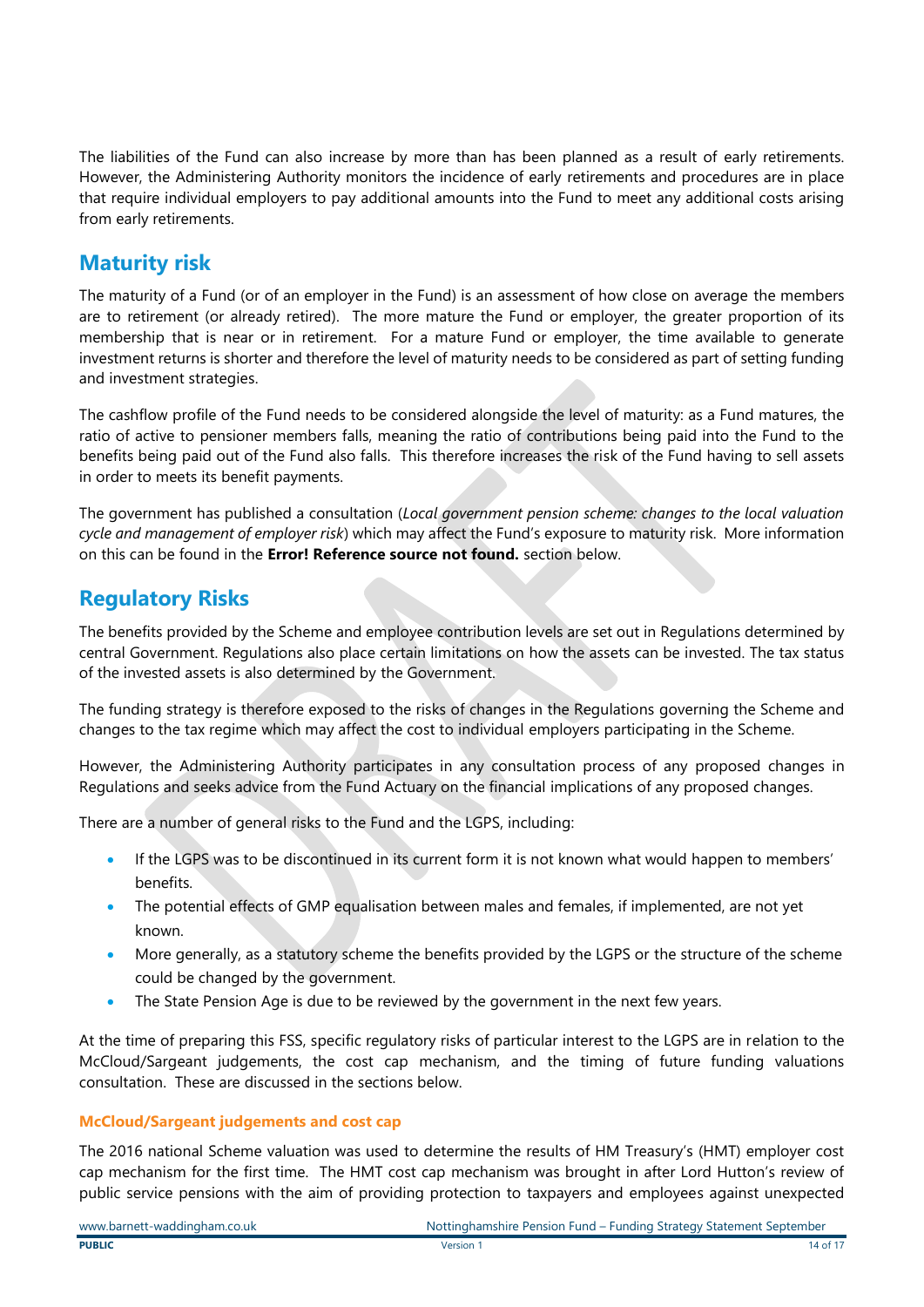changes (expected to be increases) in pension costs. The cost control mechanism only considers "member costs". These are the costs relating to changes in assumptions made to carry out valuations relating to the profile of the Scheme members, e.g. costs relating to how long members are expected to live for and draw their pension. Therefore, assumptions such as future expected levels of investment returns and levels of inflation are not included in the calculation, so have no impact on the cost management outcome.

The 2016 HMT cost cap valuation revealed a fall in these costs and therefore a requirement to enhance Scheme benefits from 1 April 2019. However, as a funded Scheme, the LGPS also had a cost cap mechanism controlled by the Scheme Advisory Board (SAB) in place and HMT allowed SAB to put together a package of proposed benefit changes in order for the LGPS to no longer breach the HMT cost cap. These benefit changes were due to be consulted on with all stakeholders and implemented from 1 April 2019.

However, on 20 December 2018 there was a judgement made by the Court of Appeal which resulted in the government announcing their decision to pause the cost cap process across all public service schemes. This was in relation to two employment tribunal cases which were brought against the government in relation to possible discrimination in the implementation of transitional protection following the introduction of the reformed 2015 public service pension schemes from 1 April 2015. Transitional protection enabled some members to remain in their pre-2015 schemes after 1 April 2015 until retirement or the end of a pre-determined tapered protection period. The claimants challenged the transitional protection arrangements on the grounds of direct age discrimination, equal pay and indirect gender and race discrimination.

The first case (McCloud) relating to the Judicial Pension Scheme was ruled in favour of the claimants, while the second case (Sargeant) in relation to the Fire scheme was ruled against the claimants. Both rulings were appealed and as the two cases were closely linked, the Court of Appeal decided to combine the two cases. In December 2018, the Court of Appeal ruled that the transitional protection offered to some members as part of the reforms amounts to unlawful discrimination. On 27 June 2019 the Supreme Court denied the government's request for an appeal in the case. A remedy is still to be either imposed by the Employment Tribunal or negotiated and applied to all public service schemes, so it is not yet clear how this judgement may affect LGPS members' past or future service benefits. It has, however, been noted by government in its 15 July 2019 statement that it expects to have to amend all public service schemes, including the LGPS.

On 16 July 2020, the Government published a consultation on the proposed remedy to be applied to LGPS benefits and at the same time announced the unpausing of the 2016 cost cap process which will take into account the remedy for the McCloud and Sargeant judgement. The consultation closed on 8 October 2020 and the final remedy will only be known after the consultation responses have been reviewed and a final set of remedial Regulations are published.

At the time of drafting this FSS, it is not yet known what the effect on the current and future LGPS benefits will be.

#### **Consultation: Local government pension scheme: changes to the local valuation cycle and management of employer risk**

On 8 May 2019, the government published a consultation seeking views on policy proposals to amend the rules of the LGPS in England and Wales. The consultation covered:

- amendments to the local fund valuations from the current three-year (triennial) to a four-year (quadrennial) cycle;
- a number of measures aimed at mitigating the risks of moving from a triennial to a quadrennial cycle;
- proposals for flexibility on exit payments;
- proposals for further policy changes to exit credits; and
- proposals for changes to the employers required to offer LGPS membership.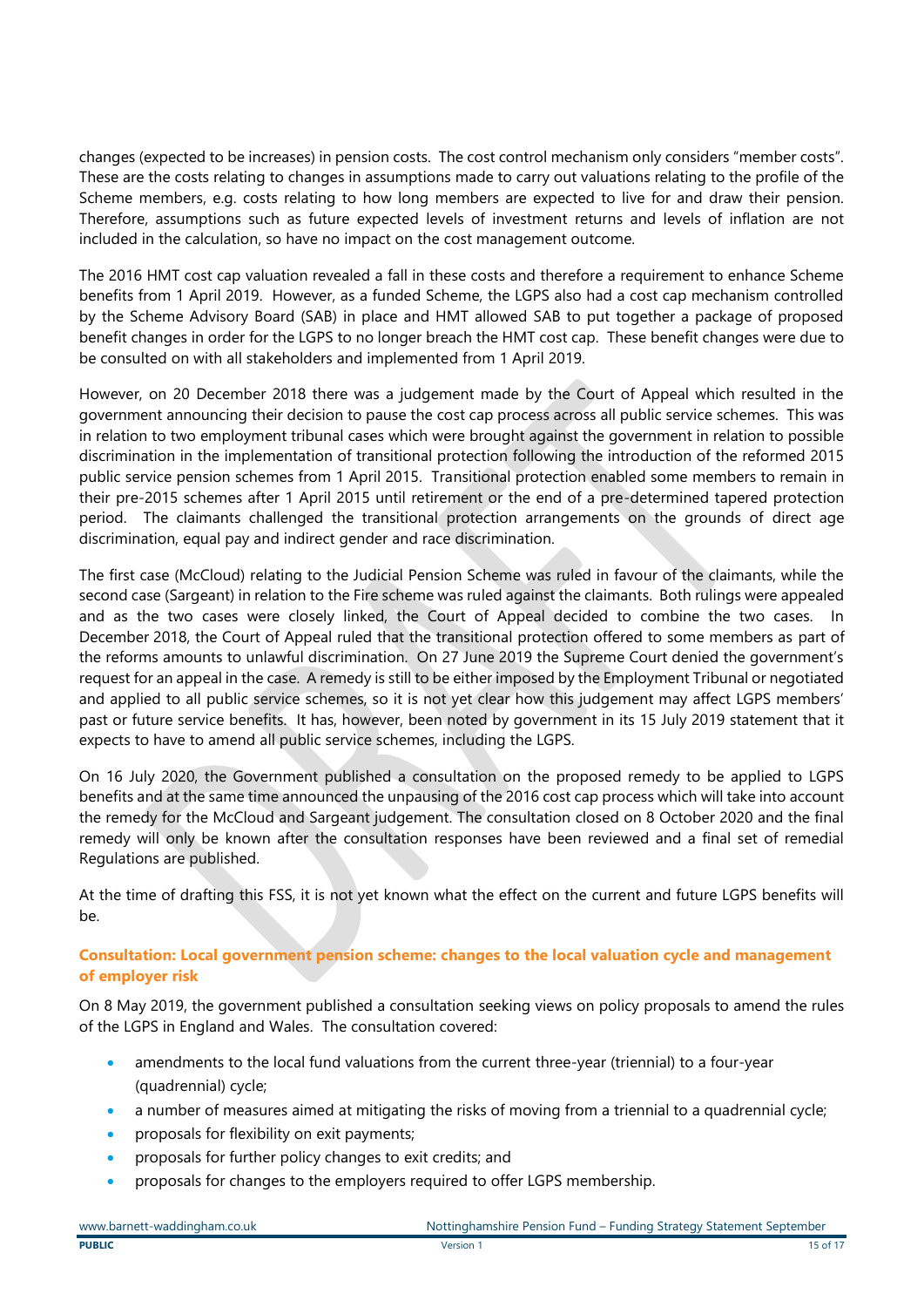The consultation is currently ongoing: the consultation was closed to responses on 31 July 2019 and an outcome is now awaited. So far, two partial responses to the consultation have been issued:

- On 27 February 2020, a partial response was issued relating to policy changes to exit credits
- On 26 August 2020, a partial response was issued relating to review of employer contributions and flexibility on exit payments

This FSS has been updated in light of these responses and will be revisited again once the outcomes are known for the remaining items.

Detail of the outstanding policy proposals are outlined below:

#### **Timing of future actuarial valuations**

LGPS valuations currently take place on a triennial basis which results in employer contributions being reviewed every three years. In September 2018 it was announced by the Chief Secretary to HMT, Elizabeth Truss, that the national Scheme valuation would take place on a quadrennial basis (i.e. every four years) along with the other public sector pension schemes. The results of the national Scheme valuation are used to test the cost control cap mechanism and HMT believed that all public sector scheme should have the cost cap test happen at the same time with the next quadrennial valuation in 2020 and then 2024.

#### **Changes to employers required to offer LGPS membership**

At the time of drafting this FSS, under the current Regulations, further education corporations, sixth form college corporations and higher education corporations in England and Wales are required to offer membership of the LGPS to their non-teaching staff.

With consideration of the nature of the LGPS and the changes in nature of the further education and higher education sectors, the government has proposed to remove the requirement for further education corporations, sixth form college corporations and higher education corporations in England to offer new employees access to the LGPS. This could impact on the level of maturity of the Fund and the cashflow profile. For example, increased risk of contribution income being insufficient to meet benefit outgo, if not in the short term then in the long term as the payroll in respect of these types of employers decreases with fewer and fewer active members participating in the Fund.

This also brings an increased risk to the Fund in relation to these employers becoming exiting employers in the Fund. Should they decide not to admit new members to the Fund, the active membership attributable to the employers will gradually reduce to zero, triggering an exit under the Regulations and a potential significant exit payment. This has the associated risk of the employer not being able to meet the exit payment and thus the exit payment falling to the other employers in the Fund.

There are relatively few employers of this type currently participating in the Fund and so the risks are considered relatively low at present.

### **Employer Risks**

Many different employers participate in the Fund. Accordingly, it is recognised that a number of employer-specific events could impact on the funding strategy including:

- Structural changes in an individual employer's membership
- An individual employer deciding to close the Scheme to new employees
- An employer ceasing to exist without having fully funded their pension liabilities.

The Administering Authority monitors the position of employers participating in the Fund, particularly those which may be susceptible to the events outlined and takes advice from the Fund Actuary when required.